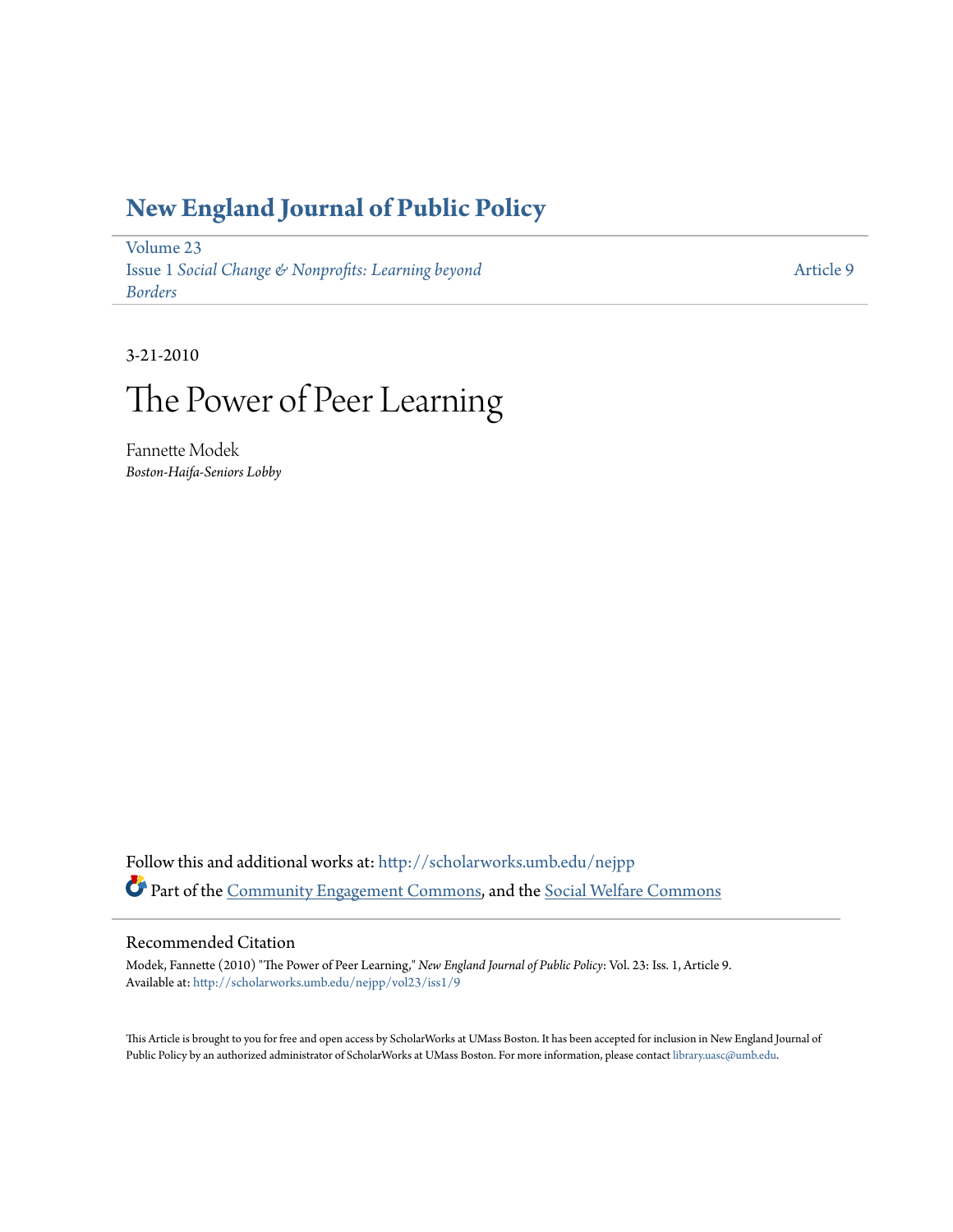## The Power of Peer Learning

#### *Fannette Modek*

y contact with the Boston–Haifa Project started at about the same time<br>that the Seniors Lobby–Haifa saw the light of day. I was fortunate to have<br>participated in the very first Seminar for NGOs in Haifa, held in January 20 that the Seniors Lobby–Haifa saw the light of day. I was fortunate to have Several representatives of Haifa's NGOs joined a group of leaders of Boston NGOs for a three-day seminar that put social-change issues on the table: Leadership, Organization, the Social Sector, Advocacy, and Conflict Management. The Power of Vision closing session generated a statement that by 2015, fifteen groups of U.S. social workers and gerontologists would visit Israel to study community-based services for the elderly. "This is recommended as it would raise the visibility of the Seniors Lobby of Haifa!"

The Seniors Lobby of Haifa formally became a participating NGO in the Learning Exchange Project in 2008. The visits and meetings in Boston had by far the biggest learning impact on me, in terms of conceptualizing and concretizing why, what, and how the third sector is capable of contributing to social change and social justice. More specifically, I have taken away with me a professional plan, an itinerary, and a guide for my fellow board members on the Seniors Lobby as they aspire to serve as a voice for Haifa's elderly. But I faced a complex dilemma as the only representative of the Seniors Lobby with the Learning Exchange: How can I present these learnings to very competent board members who, fired with a righteous goal, are very sure of what they are doing? This question haunted me as we visited very impressive and competent NGOs whose counselors, for example, had themselves been the clients of the program (Project Hope) or where a scale of five steps was used by counselors and teens to measure teenagers' ascents from "social alienation" to steady employment

*Before her retirement thirteen years ago, Fannette Modek was the Director of the Golda Meir–Mount Carmel International Training Center, a branch of Israel's Agency for International Development Cooperation in Haifa. Since immigrating to Israel from the United States in 1964, she has served at the Center as a course coordinator and instructor in Community Development and Gender studies. She was the assistant director in charge of Training Programs from 1971 to 1987, before moving into the position of Director. She has continued to take on short-term assignments for the Center in Haifa and on-site in developing countries. She has a Bachelor's Degree from Syracuse University, a Master's in Adult Education and Community Development from New York University, and a Certificate in Sociological and Anthropological Aspects of Developing Countries from the Institute of Political Science in Paris.*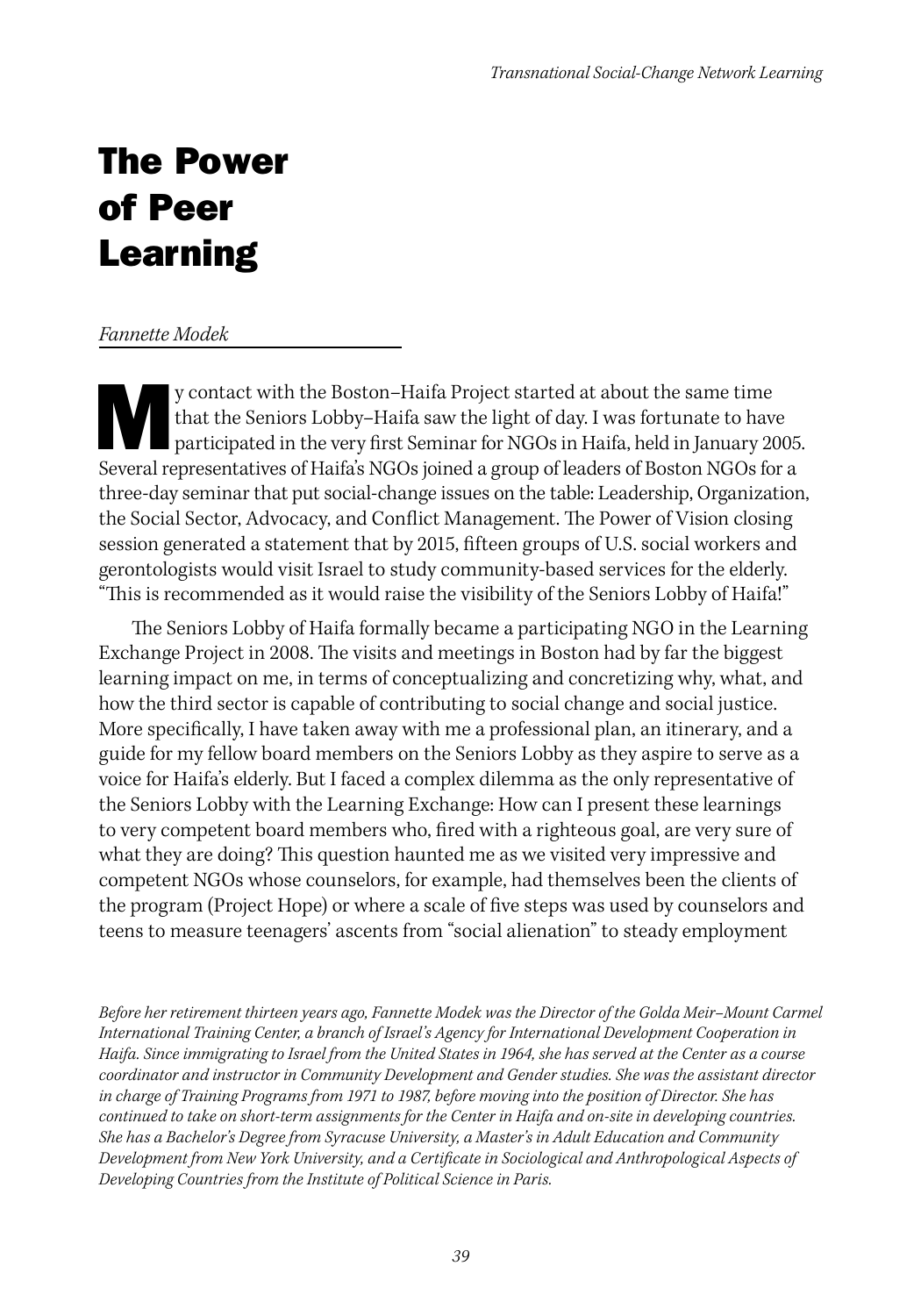(ROCA). I wondered how I could effectively transmit insights I gained as I listened to two pastors, one a Nigerian Muslim and the other a Christian, share their profound experiences of laying down their weapons and working together to lead peace-making and conflict resolution with their own and other warring communities.

When the Seniors Lobby began, we, retired professionals, community leaders, and business people, all volunteer board members of the Lobby, found ourselves unexpectedly starting from zero: forming working relationships, giving space to one another, defining rules of procedure, facilitating agreement, designing pathways to action, seeking maximum appropriate involvement, and advancing haltingly trying to apply what is called "facilitative leadership."

I was happy when the Lobby's agenda made room for my biannual reports on the Haifa–Boston Project, but sad when a very active colleague didn't recognize himself as an actor in the "Third Sector." I also learned to ask "The Right Question" from a Boston NGO with that name, as a means of getting my colleagues to reflect on our decisions and activities during board meetings.

The Seniors Lobby–Haifa is an advocacy agency, created as a result of a survey conducted by the Social Services of Haifa that identified the need for an organization that would speak in the name of the elderly. We learned much from the seven Core Elements for a Successful Organization presented by Susanne Beaton, the Bostonbased Campaign Director for One Family, Inc., a project of the Paul and Phyllis Fireman Charitable Foundation. We had the organizing elements needed to mount what she identified as a successful social-change effort: (1) sound data and solutions; (2) a clear task; (3) a record of success in mobilizing our constituents and developing constituent leadership; (4) the organizational capacity of a nonprofit executive board; (5) a shared division of committee responsibilities; (6) a means for raising public awareness, including publishing a magazine in Hebrew two to three times a year, with summary translations in Russian and Arabic (for two large cultural groups in Haifa); (7) a Web site; and (8) success in building partnerships inside and outside the system.

The Lobby successfully mobilized elderly constituents raising the membership rolls from 2000 to 3,500 between 2006 and 2008. This success gave the organization a certain prestige and power especially in the period before local municipal elections of February 2008. Many members pondered whether the Lobby should run in the city elections; were the Lobby to attract sufficient votes, it could advantageously place two persons on the City Council. Actually penniless, the Lobby would have had to partner with an existing party in order to run in the elections. The board decided to partner with Gil — a relatively new party for the elderly that in previous national elections won five seats in the Knesset, Israel's Parliament. Since Gil did not have a strong representation in Haifa, a bargain was struck: Gil would provide the cash and the banner would bear the name "Seniors Lobby– Haifa/Gil." This development touched the core values of a few members of the Board who, facing the dilemma of voting either for their political party of choice or for Seniors Lobby–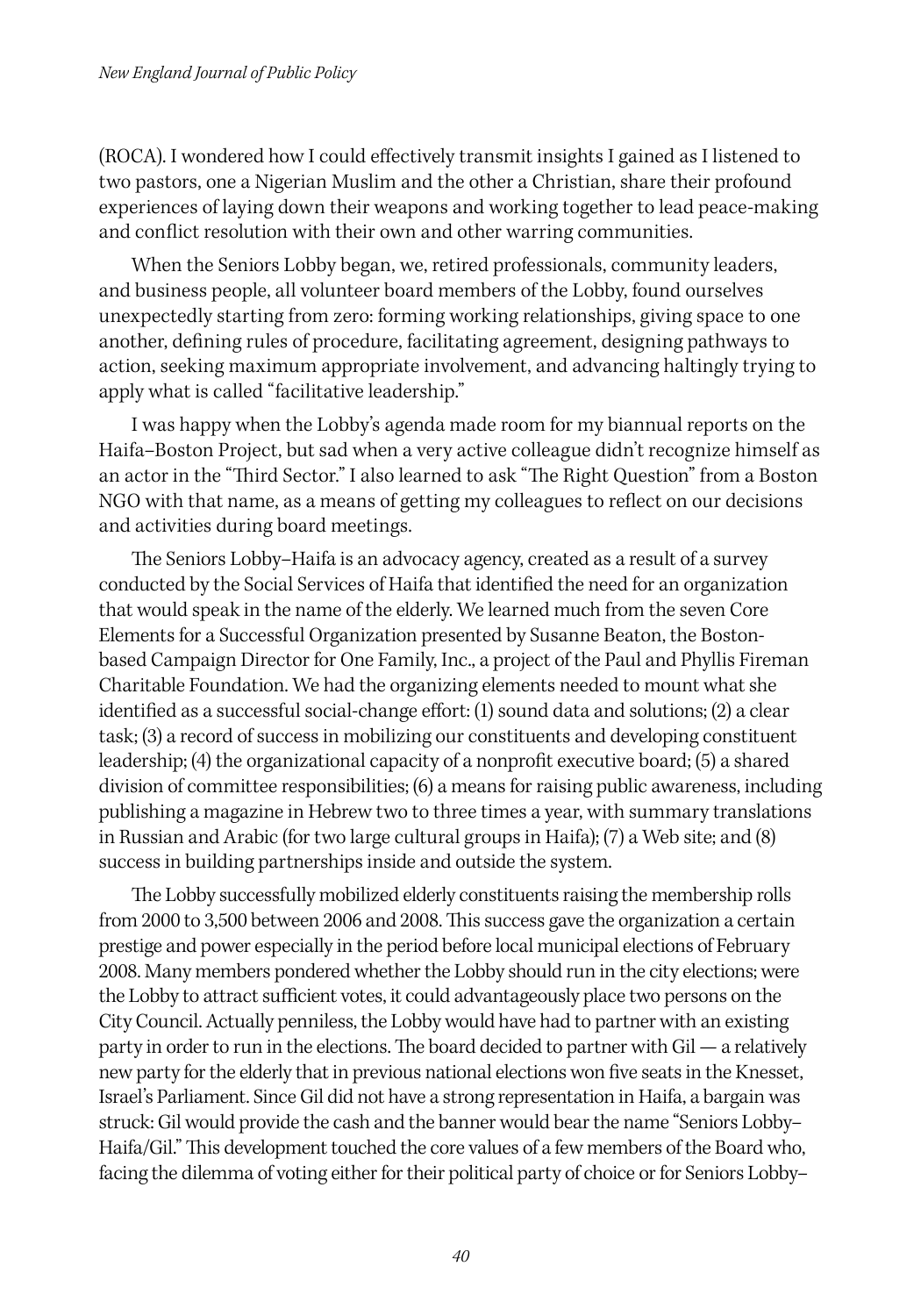Haifa/Gil, resigned from the board to vote for their political party of choice.

Even though the platform of Seniors Lobby–Haifa/Gil was uniquely local, its creation put in clear perspective the value conflicts and compromises inherent in forming partnerships outside the nonprofit circle. I remember walking through the Boston Hyde Park neighborhood in May 2009, debating with Alex, a Haifa colleague from SELAH, the wisdom of the Lobby going into politics and having to compromise its ideals. It seemed so abhorrent to him. Alex was right! Though the Seniors Lobby– Haifa/Gil has been successful in achieving some of its goals, for example, reducing city taxes for the elderly, as is the case in other towns, on many issues our representative, who joined the ruling coalition, must vote as the coalition decides, even though a novote would better represent the position of the Seniors Lobby–Haifa. This realization brought to mind as well the 2008 Haifa workshop jointly led by Boston's Nancy Kaufman and Haifa's Yael Abada on the advantages and disadvantages of linking with the government and/or the business sector on projects.

In the beginning, what we were seeing and hearing through the Learning Exchange Project seemed to be a fantasy — beyond our reach. I shifted my assumptions about what could be applied in the Lobby's work in Haifa through conversations that took place during the 2009 exchange visit in Boston. Specifically, a colleague and I met a lawyer working for the Elder Law Unit of Greater Boston Legal Services and the Director for Outreach and Recruitment of the Harvard Cooperative Program on Aging–Multicultural Coalition on Aging. Naturally, the sophistication and level of their activities were far more developed than what we have in Israel. But the idea that one's activity or program can serve as a research theme for University students was an idea that I was ready to buy. Again, I would have to be patient about applying this learning back home. The visit brought Carmit Shai, my Haifa colleague, and me closer together, and on our return, the Seniors Lobby–Haifa, my women's organization, Soroptimist International, and the Golda Meir – Mount Carmel International Training Center, and Israel's Program of International Cooperation organized a Study Day on The Involvement of the Elderly in the Community, where Carmit Shai and Arlette Adler, founder of the Lobby, made presentations.

It is interesting to note that I was the oldest person in the Learning Exchange representing the youngest Haifa NGO. Having been involved professionally in the community and having been a longtime acquaintance with some of my Haifa colleagues facilitated both the formal and informal exchanges among us. On another note, those of us of different cultural and religious backgrounds became closer on a personal level, discovering interests and preferences we had not known in our previous contacts. I believe that my participation in the Learning Exchange served to introduce the Seniors Lobby to the wider Haifa community, a point I stressed forcefully to my colleague board members who tended to remain insular vis-à-vis relations with other NGOs. I continue to wonder if insularity is characteristic of new organizations that are unsure of themselves.